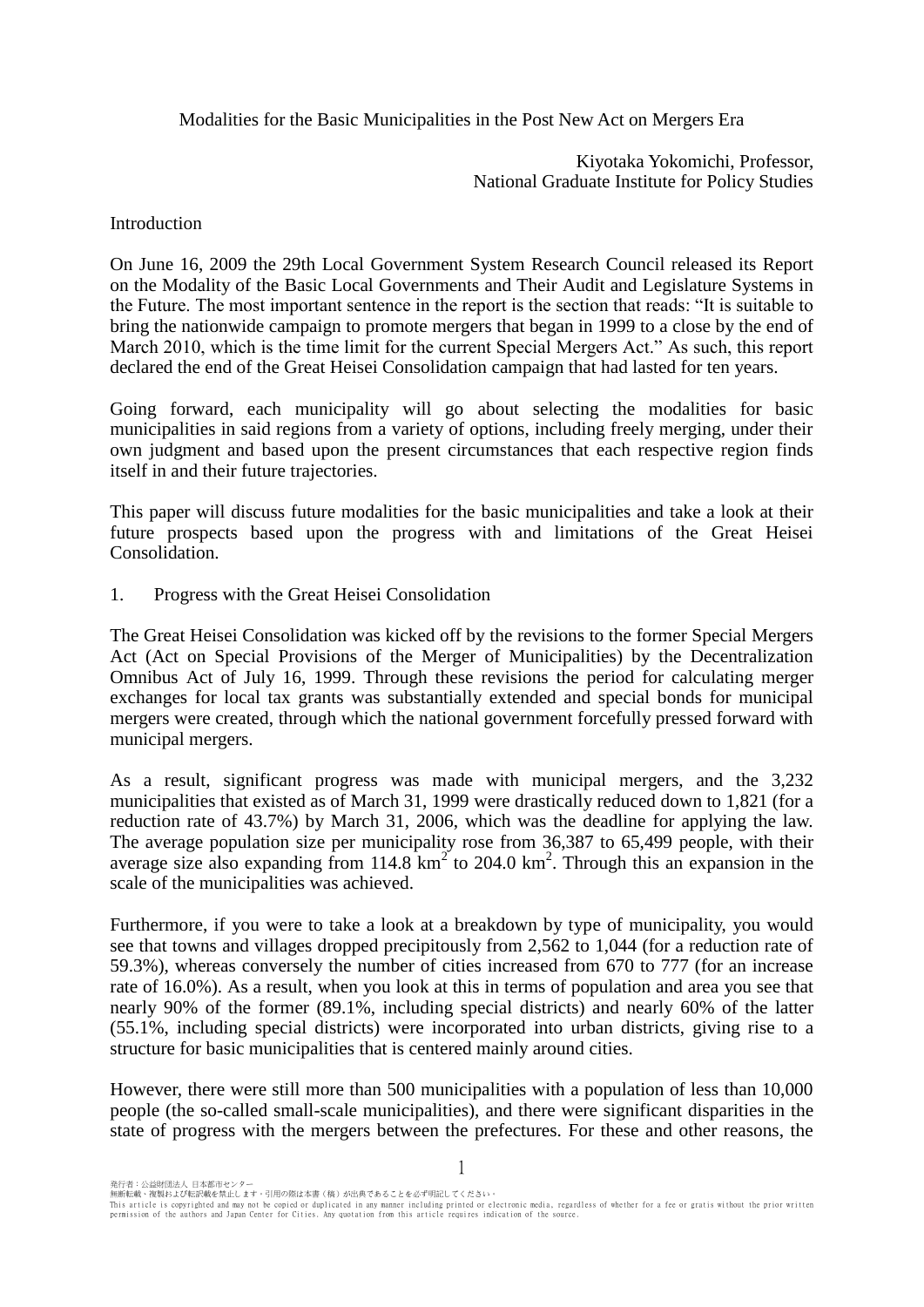national government decided to enact a new act on mergers (Act on Special Provisions of the Merger of Municipalities), through which it will continue to promote mergers up until March 31, 2010 even after the expiration of the former Special Mergers Act.

There has not been much progress made with mergers based upon this new act on mergers. As was previously mentioned, it is expected that the 1,821 municipalities that there were as of March 31, 2006 will decrease to 1,758 municipalities by March 31, 2010, which is the deadline for applying the law. But this rate of decrease is only a mere 3.5%.

This technique of promoting one more round of mergers is the same one that was used during the Great Showa Consolidation. During the Great Show Consolidation, the Act for the Promotion of Mergers of Towns and Villages was enacted and municipal mergers were promoted from 1953 through 1956. After this, the Act for the Promotion of the Building of New Municipalities was enacted, and one more round of mergers was promoted that lasted until 1961. In addition, this second round of mergers was similar to that from during the Great Showa Consolidation in the sense that not much progress was made with the mergers.

Ultimately, as a result of the Great Heisei Consolidation that lasted nearly ten years the number of municipalities fell by nearly half.

Assessments of the state of progress from the Great Heisei Consolidation have been ambivalent. That is to say, since the number of municipalities fell to less than 2,000 you could adopt the view that the consolidation made progress that exceeded the initial expectations. But on the other hand, you could take the view that it was not enough since it failed to reach the goal of 1,000 set by the national government, even if this was indirect. Both of these assessments can be made.

## 2. Limitations and Problems with the Great Heisei Consolidation

For the Great Heisei Consolidation the national government deployed a forceful promotional campaign by incorporating the prefectures, but this was for voluntary mergers rather than compulsory ones. In other words, ultimately the decision making over whether to merge or not was left up to each municipality. This is similar to how it was back during the Great Showa Consolidation. Moreover, this differs from the Great Showa Consolidation in that clear criteria for things like population were not indicated when it came to promoting the mergers. In this regard, it was criticized for not having a philosophy when it came to promoting mergers, but you could also say that it was an approach that gave greater respect to the autonomy of the municipalities.

In reality, the prefectures formulated the merger pattern (under the former Special Mergers Act) and the merger structure (under the new act on mergers), with the mergers being promoted on the basis of these. So in most cases this merger pattern and merger structure were formulated based on spheres of daily life as the unit for the mergers. Put another way, this round of mergers was designed to strengthen and improve the efficiency of the administrative structures in the municipalities in order to respond to regional decentralization and changes in the socioeconomic climate. Yet at the same time this could also be described as an attempt to bring the municipal districts closer to the spheres of daily life.

But now there are a large number of so-called small-scale municipalities, as well as large differences in the state of progress with the mergers between prefectures. Given this situation, it does not appear as if there will be any significant improvements by the cutoff date for the new act on mergers of March 31, 2010. What is more, even in regions where mergers have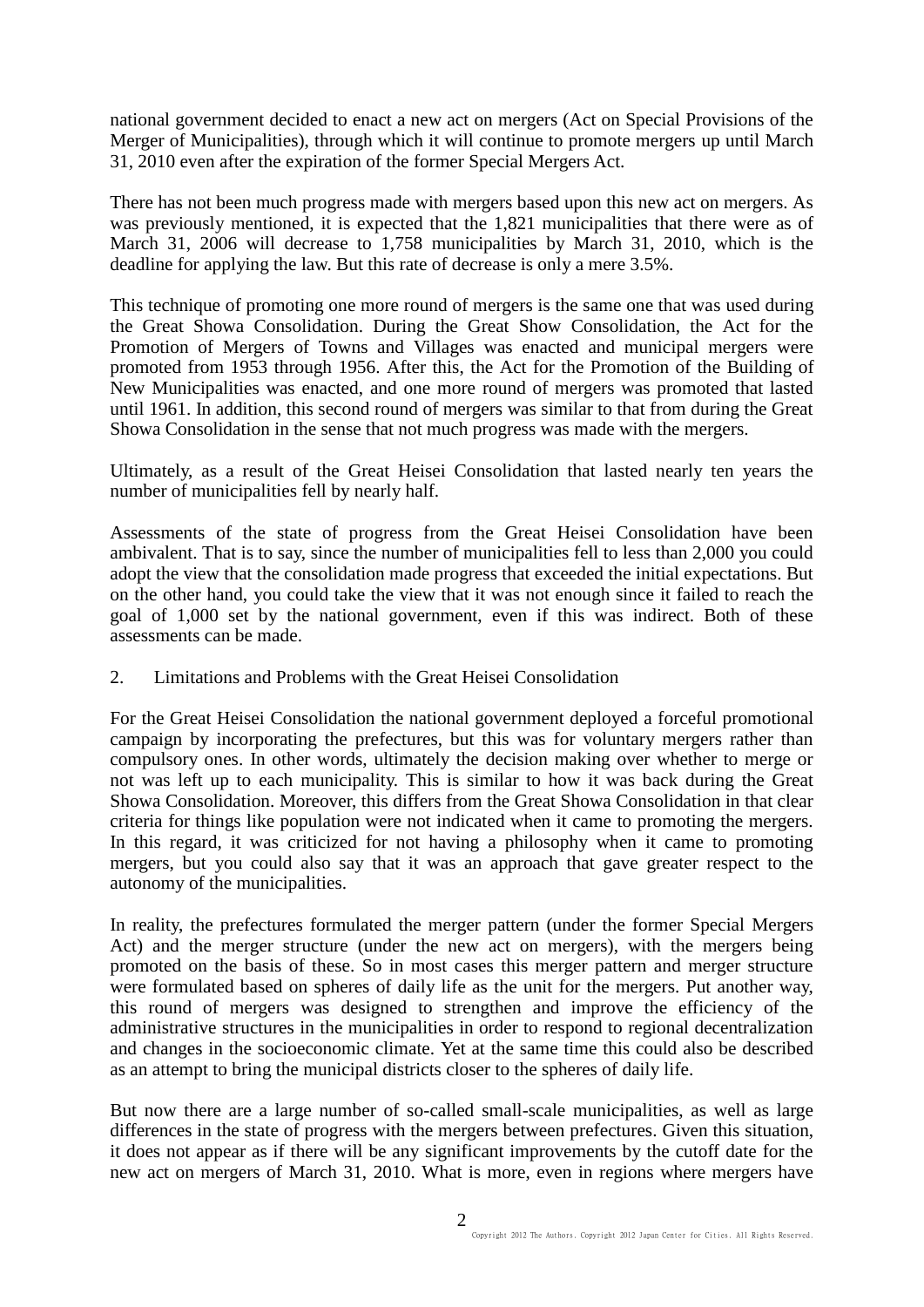been carried out there are few cases where these mergers have been carried out at the level of the spheres of daily life, and in most of the regions mergers were carried out that took part of these spheres of daily life as their unit. Of the 582 mergers that were carried out from April 1, 1999 to March 31, 2006, mergers that were carried out at the level of wide-area municipalities (creation of wide-area municipalities) only accounted for a mere 35 (6.0%).

This means that even in the Great Heisei Consolidation the need still remained for wide-area administration at the level of the spheres of daily life in many of the regions.

On the other hand, the Great Heisei Consolidation brought about all new problems. These are the problems brought about by the fact that the municipalities grew larger both in terms of their territory and their size. Looking at this in terms of territory reveals that the municipalities with an area of 500  $km^2$  or more increased from 89 to 202 over the period mentioned above. When it comes to the merged municipalities, including those municipalities that have not grown this large, the need has arisen for them to take the relationship between their central and peripheral areas into consideration and come up with measures for this, particularly for the peripheral areas. Moreover, when seen from the residents' perspective, they have started to feel as if government administration has grown distant from them. The organizational autonomy of the municipalities has been strengthened, but on the other hand concerns have surfaced over the autonomy of the residents growing weaker.

3. The Wide-Area Administration Method and Its Limitations

The wide-area administration that will be discussed here means administration that is promoted through mutual cooperation between municipalities over a range that exceeds the bounds of a single municipality, and which are referred to as spheres of daily life. This wide-area administration is a horizontal supplementation method. It also encompasses regional administration, in which content such as jointly handling waste disposal and similar undertakings is added into this in an effort to promote administration in a comprehensive and planned manner in which these spheres of daily life are treated as a single region.

Since the FY1969 Guidelines for Promoting and Improving Wide-Area Municipal Regions that were unveiled on May 28, 1969, the national government has been moving ahead with measures for wide-area municipal regions by way of wide-area administrations. The characteristics of these wide-area municipal regions are listed below.

- 1) They differ from cases where municipalities were merged in that they were promoted based on guidelines rather than laws
- 2) The establishment of wide-area municipal regions has been promoted all over the place, except for in some major urban regions
- 3) The criteria for wide-area municipal regions is that they have a population size of roughly 100,000 people or more, and their establishment has been promoted on the basis of the spheres of daily life
- 4) They utilized the existing method of jointly handling tasks through the partial administrative associations and councils that served as wide-area administrative bodies

Wide-area municipal regions were established over almost the entire country over the four years from FY1969 to FY1972. Following which, in aiming for the functional enhancement of the wide-area administrative bodies in the wide-area municipal regions, the combined partial administrative association system was newly set up in 1974, followed by the wide-area cooperative system in 1994. What is more, a project to install core facilities for garden cities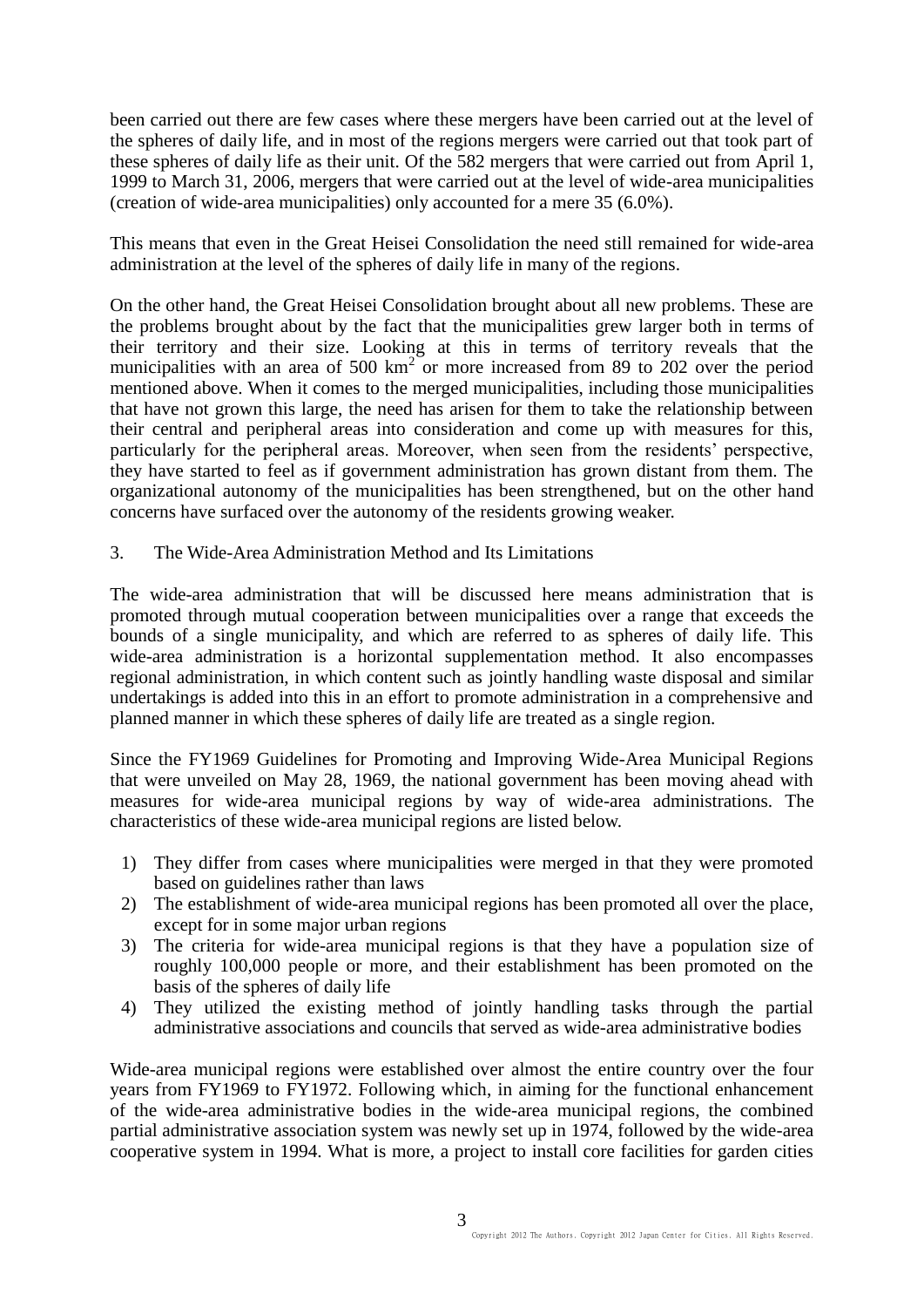(regional plazas) was initiated in FY1980, and beginning in FY1989 the hometown municipal region policy was deployed.

These wide-area municipal regions had two aims. Their first objective was to set in place wide-area systems for handling tasks jointly that could not be achieved by individual municipalities in order to complement municipal administration. Their second objective was to promote comprehensive and planned improvements across entire regions, thereby achieving functional mergers.

The first objective of installing these wide-area systems for handling tasks jointly through the wide-area administration initiatives of wide-area municipal regions has lasted for a little over 40 years. These tasks are epitomized by things like waste disposal and wide-area firefighting, and while verification needs to be made on whether or not they are efficient, the case could be made that they have sufficiently achieved results. However, when it comes to the second objective of achieving functional mergers, while numerous efforts have been made for this they have failed to adequately achieve results. A major causal factor behind this is the fact that the wide-area administrative bodies in the wide-area municipal regions were unable to serve as the primary agents behind the planning and project implementation for integrating the regions as a whole.

In cases where attempts were made to promote wide-area administration based on the spheres of daily life, including for regional administration, after the Great Heisei Consolidation, breaking away from the challenge faced by the wide-area municipal regions of integrating the regions once again came to pose a major problem.

For major urban areas, wide-area administrative regions for the areas surrounding major urban areas have been set in place since FY1977. In these regions initiatives for wide-area administration and especially for regional administration will be a significant challenge over and above cases of wide-area municipal regions.

4. The Concept of Autonomous Settlement Regions as a New Type of Regional Administration

The Guidelines on Promoting the Concept of Autonomous Settlement Regions were unveiled by the national government on December 26, 2008, which clearly laid out that it would promote autonomous settlement regions as a new method of wide-area administration that would replace the wide-area municipal regions in the future.

These autonomous settlement regions are similar to the wide-area municipal regions in that they were also promoted based on guidelines, but they differ drastically from these wide-area municipal regions in the following ways.

- 1) These regions are not set up around the unit of spheres of daily life from the outset, but rather are formed on the basis of one-on-one agreements through the initiative of the core cities and peripheral municipalities
- 2) Wide-area administrative bodies are not set up for them, as emphasis is placed on the leadership of the core cities instead
- 3) It is envisioned that the execution of administrative tasks based on the agreements will not make use of an association method, but simpler types of methods (outsourcing work, jointly establishing agencies, etc.)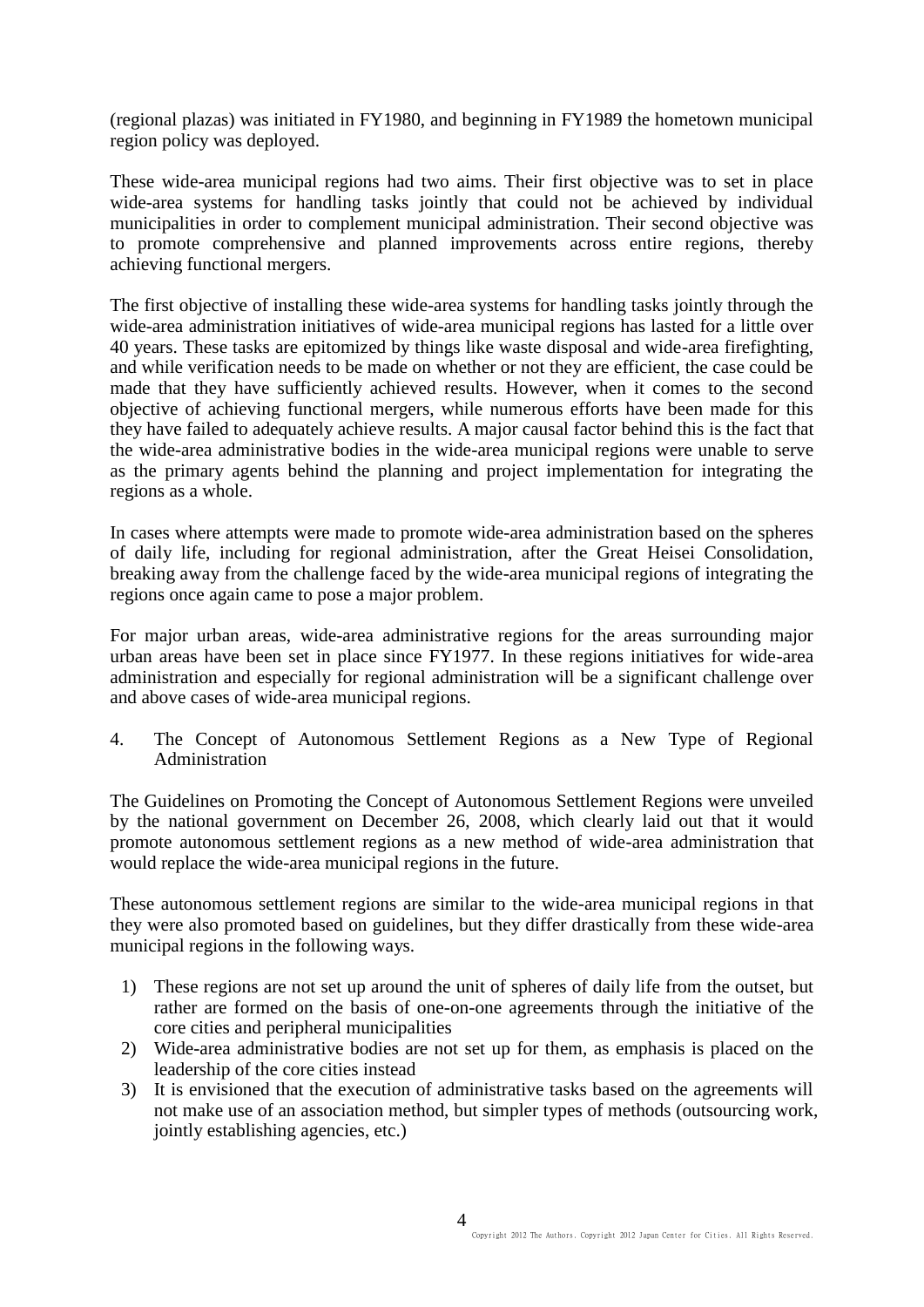In other words, the autonomous settlement regions could be described as an attempt to carry out regional administration more efficiently by having the core cities play a central role in place of the wide-area administrative bodies.

As of March 31, 2009 22 regions (with 24 core cities) are working on wide-area administration via autonomous settlement regions as early adopters. The question of just how far such initiatives will spread in the future is one that will be closely watched.

Yet these autonomous settlement regions were not originally envisioned as something that would spread ubiquitously all across the nation. Core cities require a population of 50,000 people (or at the very least more than 40,000 people). Therefore, regions where the population in the spheres of daily life for the core municipalities does not meet this criteria cannot form autonomous settlement regions. Furthermore, whether or not they become an autonomous settlement region is left up to the initiative of each region, and for its part the national government has no intention of promoting their diffusion uniformly at a nationwide level. This point is a significant departure from the conventional wide-area municipal regions.

- 5. Future Modalities for Basic Municipalities: Toward Diverse Choices
- (1) While the Ideal Vision Remains Unchanged, the Means of Achieving It Have Grown More Diverse

The ideal vision for the basic municipalities was expressed in the following manner within the Report on the Modalities of the Basic Local Governments in the Future from the 27th Local Government System Research Council on November 13, 2003.

"For the future, the basic municipalities must serve as administrative agents with a greater degree of independence than they have had thus far in their capacity as the comprehensive administrative agents that are the most accessible to the residents. They must have sufficient authority and a financial footing that is suitable for this, and must also have a personnel organization that includes specialized occupational categories that are capable of precisely handling the administrative tasks that are growing increasingly complex."

The recent report by the 29th Local Government System Research Council posits that this vision for basic municipalities is a valid and proper one for the future as well.

But with respect to the methods for achieving this vision for the basic municipalities, the report did not call for the single-minded devotion to mergers that was previously seen. Instead, it stated that the municipalities should select the most suitable mechanisms by themselves based upon the present situation they each found themselves in and their trajectories for the future, with this premised on a notion of diversity for the municipalities.

While the ideal vision remains unchanged, the means of achieving it have grown more diverse.

What is more, upon unveiling its Guidelines on Promoting the Concept of Autonomous Settlement Regions mentioned previously, the national government released a notice stating that it would be repealing its Guidelines on Wide-Area Municipal Regions as of March 31, 2009. This not only put a stop to municipal mergers, but with respect to wide-area administration it also brought to a close the campaign to promote wide-area municipal regions uniformly all around the country.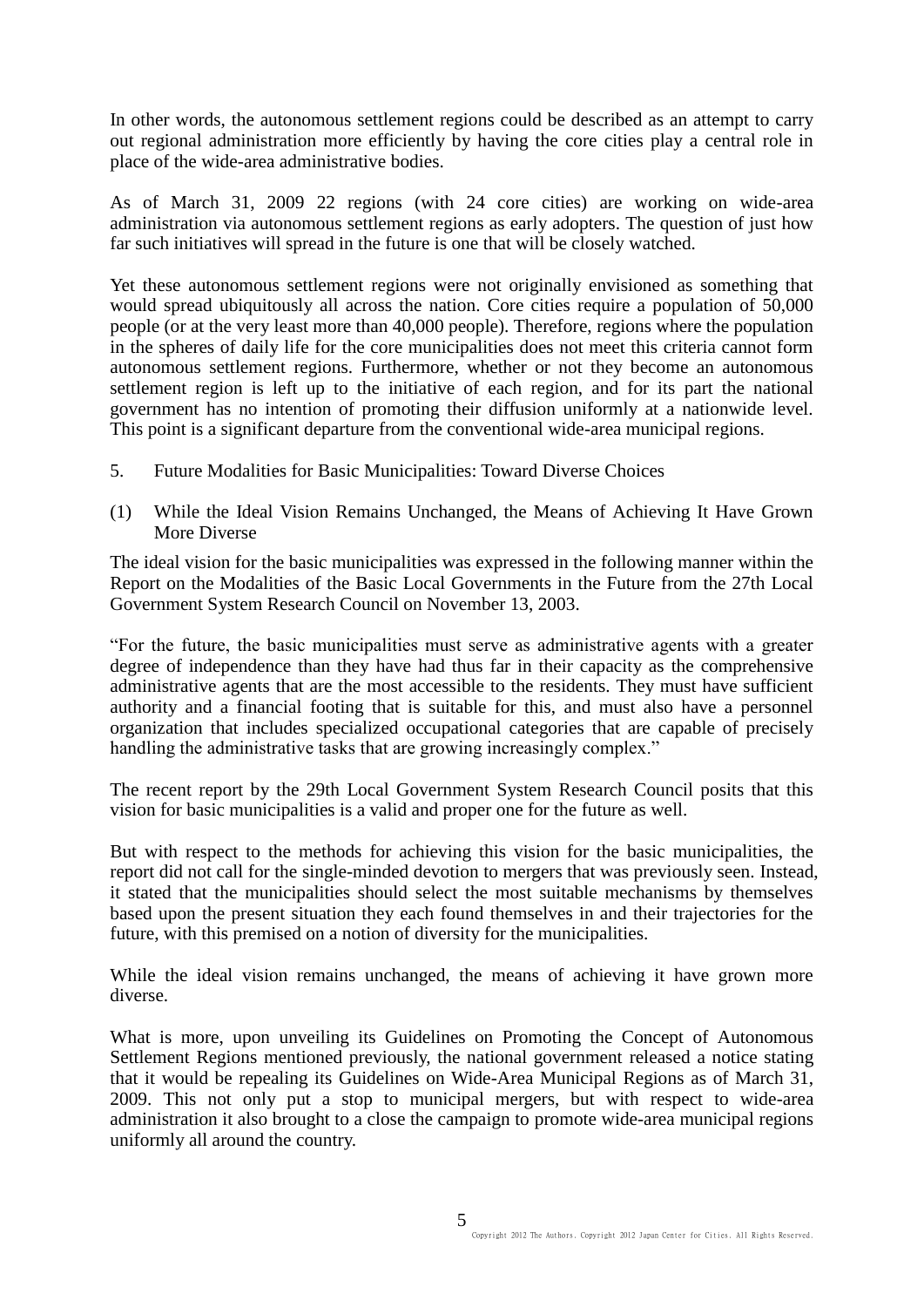The municipalities and regions must now once again give serious consideration on their own to what sort of methods they would be best served by choosing for the sake of achieving the ideal vision for basic municipalities.

## (2) Brief Considerations concerning the Options

Well then, what sorts of options are there? This paper will now sequentially consider the options of mergers, horizontal supplementation, and vertical supplementation in that order.

## A. Mergers

The fact that mergers are an effective means for achieving the ideal vision for basic municipalities remains unchanged. In the report by the 29th Local Government System Research Council it says that, "Municipal mergers will still be effective in the future as one means of strengthening administrative and fiscal foundations."

A new Special Mergers Act that incorporates measures for clearing away the impediments to mergers by municipalities that are independently attempting to promote said mergers will likely be enacted as a post-new law on mergers legal measure.

For their part, the municipalities should start by once again considering the possibility of mergers, so long as they are within the range of these spheres of daily life. What is more, in cases where it will be difficult to merge, then horizontal supplementation should be considered as the next method.

If mergers can be achieved across the spheres of daily life (which are oftentimes aligned with the wide-area municipal regions) in their entirety, then this will give rise to wide-area municipal regions in which the spheres of daily life align with the districts. Since municipal administration would equal wide-area administration and regional administration in such wide-area municipalities, there would be no need to think about separate wide-area administration or regional administration.

Conversely, even if mergers were to be carried out in some of the spheres of daily life and municipalities with strengthened administrative and fiscal foundations were to appear in such a scenario, there would still be a need for wide-area administration and regional administration that was based on these spheres of daily life.

B. Horizontal Supplementation: Supplementing the Spheres of Daily Life

In cases where mergers are not chosen, or cases where mergers are chosen but only for some of the spheres of daily life, then horizontal supplementation at the level of the spheres of daily life—namely wide-area administration and regional administration—will be required.

First of all, there is the question of whether or not the current wide-area municipal regions (an arrangement whereby wide-area administrative bodies take the lead in carrying out regional administration based on wide-area municipal regions) will be preserved.

As was previously mentioned, the national government abolished its Guidelines on Wide-Area Municipal Regions and has stopped promoting said regions. But at the same time it left the matter of whether or not to go ahead preserving this conventional wide-area municipal region framework in the future up to the independent judgment of the relevant municipalities constituting these regions.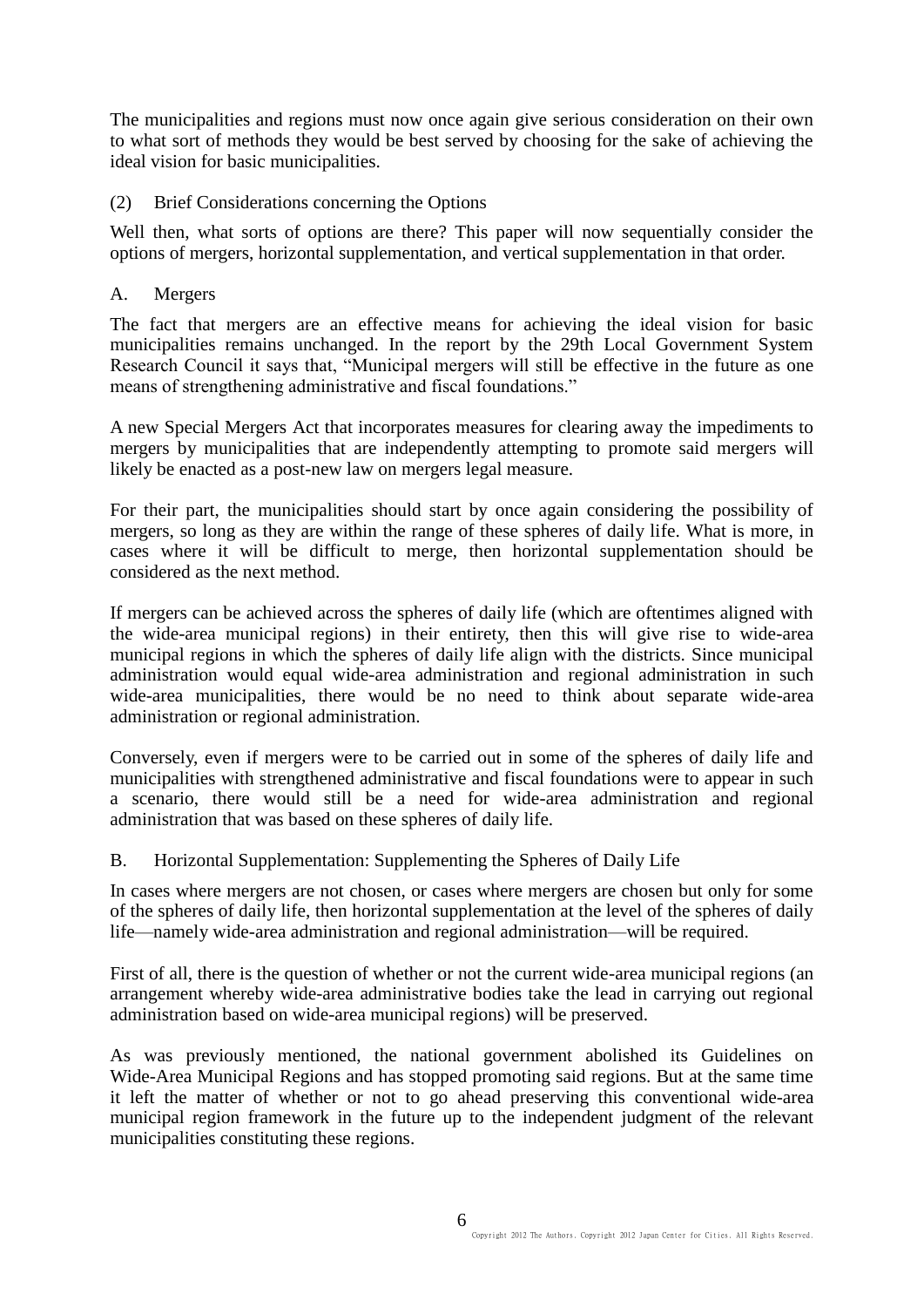Next, when the decision is made to preserve these wide-area municipal regions, then this raises the question of whether or not to go about strengthening said regions. This is largely related to the question of what should be done about the wide-area administrative bodies that play a central role in the wide-area municipal regions. In many of the wide-area municipal regions, partial administrative associations account for the wide-area administrative bodies. So if the wide-area municipal regions are to be strengthened, then the wide-area administrative bodies should be shifted away from partial administrative associations and towards wide-area cooperatives. If on the other hand the wide-area municipal regions are to be slimmed down, then these administrative bodies should be shifted away from partial administrative associations and towards councils. Just maintaining the status quo and leaving the partial administrative associations alone as they are now will probably also be an option.

If in the event that mergers are carried out at the level of the wide-area municipal regions and wide-area municipalities are created, then these wide-area municipal regions will naturally disappear because municipal administration is equivalent to wide-area administration and regional administration. What is more, even in cases of wide-area municipal regions in which there are two structured municipalities due to the mergers that each have a sufficiently large size and territory, there may still be some wide-area municipal regions that disappear. Furthermore, regions in which wide-area administration are abolished at the level of the wide-area municipal regions and through the mechanism of wide-area administrative bodies by a decision by the structured municipalities will presumably arise even in cases other than those listed above.

As for regions calling themselves autonomous settlement regions, there are two types—wide-area municipal regions and autonomous settlement regions—that mutually coexist (excluding those cases where wide-area municipalities have become autonomous settlement regions). Coordinating between them will probably surface as a problem for both of them, and in the future some regions that abolish wide-area municipal regions and carry out regional administration solely through autonomous settlement regions will likely surface. Furthermore, regions that try to undertake regional administration through methods that conform to those of the autonomous settlement regions will presumably surface, even for regions that do not meet the requirements to be autonomous settlement regions.

C. Vertical Supplementation: Supplementation Over and Above the Spheres of Daily Life

Depending on the region, there may be cases where mergers based at the level of the spheres of daily life are impossible and horizontal supplementation with other municipalities will be difficult, with outlying islands serving as a representative example of this. What is more, depending on the region there may be some cases in which the administrative and fiscal capabilities of the basic municipalities will be insufficient even in instances where mergers or horizontal supplementation have been carried out at the level of the spheres of daily life.

For these sorts of cases where there are limitations to what can be achieved solely through mergers and horizontal supplementation, then it will be necessary to think about vertical supplementation by the prefecture, such as by outsourcing work to the prefecture, as the next method after these.

6. Future Outlook: Basic Municipalities based on the Spheres of Daily Life

For the future of the basic municipalities, the spheres of daily life should be taken to be their basic unit. However, after going through the Great Heisei Consolidation, there are a diverse array of configurations when it comes to the modalities for basic municipalities throughout these spheres of daily life.